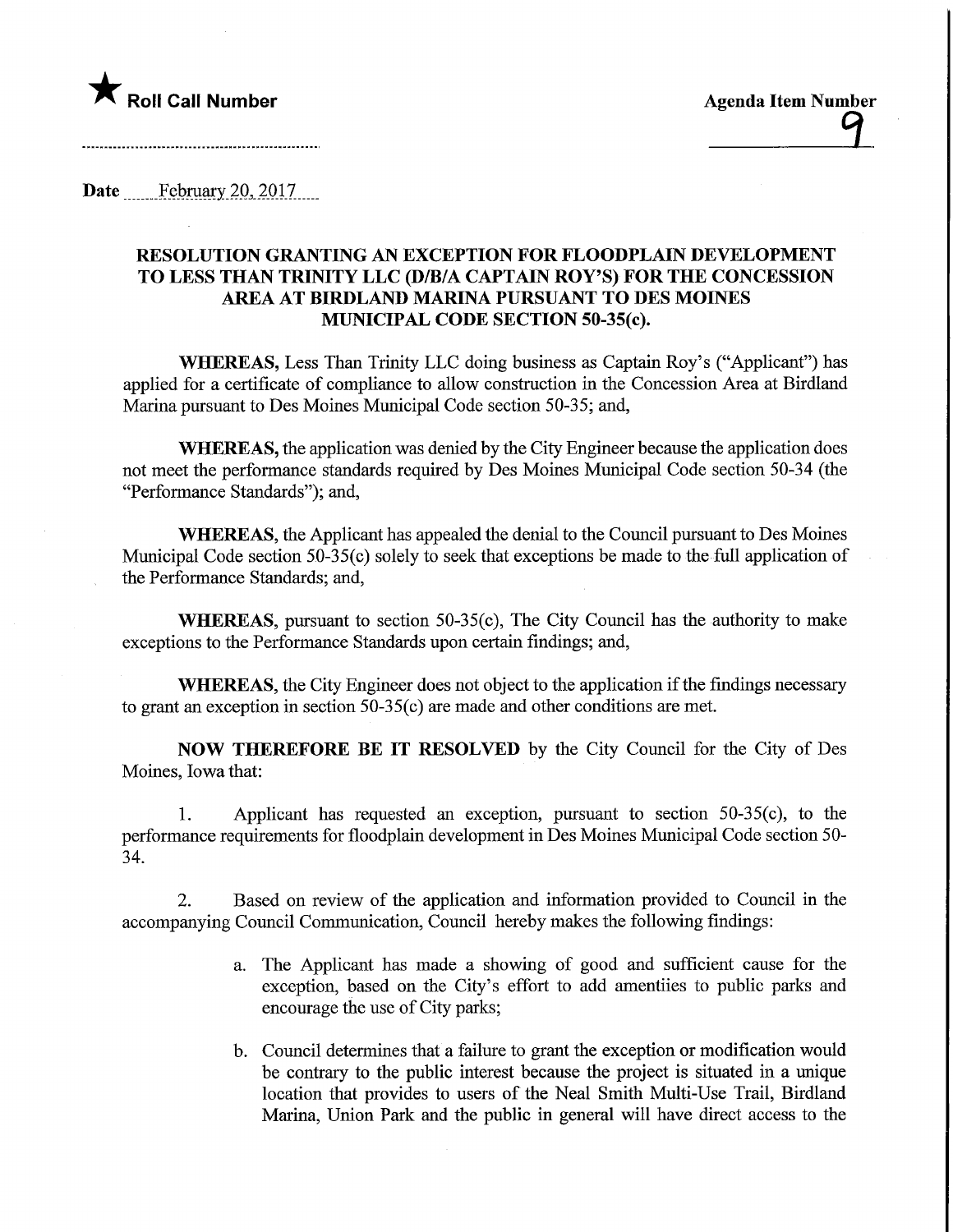## **The Call Number Agents Agenda Item Number** Agenda Item Number

Date ..........February 20, 2017

amenity and is centrally located for all Des Moines citizens to experience; in addition, the project is deemed to be in the public interest and a part of a continued revitalization of the area and is supported by the surrounding neighborhoods.

- c. Granting the exception will not result in increased flood heights as demonstrated on the no-rise certification submitted to the DNR and determined to be correct pursuant to DNR check modelling; it will not result in additional threats to public safety, extraordinary public expense, creation of nuisances, or victimization of the public because the structure is being reinforced to withstand the forces of flood waters and a detailed flood contingency plan has been developed to minimize interior flood damage and stress human safety, the project is an amenity rather than a nuisance, and the improvements are privately funded to benefit the City; and,
- d. The exception or modification is the minimum necessary, considering the flood hazard, to afford relief because without wet flood proofing the project could not proceed safely.

3. Council finds that the City has applied for approval of this resolution to the Iowa Department Of Natural Resources ("DNR"), which has not yet granted or denied the approval or concurrence. Granting this exception is expressly conditioned on obtaining that approval or concurrence.

4. Applicant's request for an exception is hereby granted subject to the approval of the DNR any any reasonable conditions imposed by the City Engineer.

5. The exception will be effective on the date of approval by the DNR.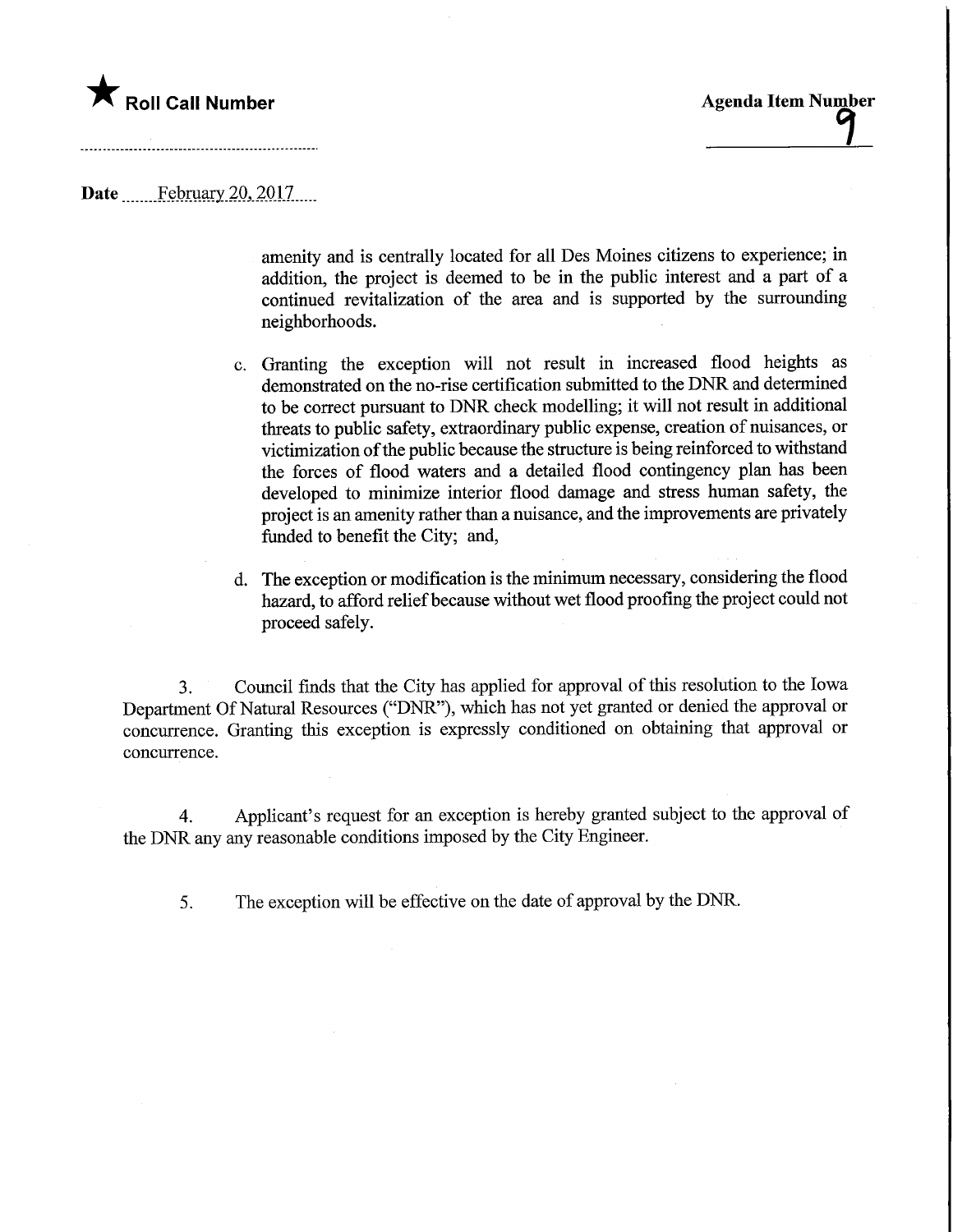## **The Call Number Agents Agenda Item Number** Agenda Item Number

Date February 20, 2017.....

6. Council authorizes and directs the City Manager, the Community Development Director, and the City Engineer to monitor the development of this project and the implementation and maintenance of the flood protection plan to insure compliance with all building, zoning, floodplain, and any other relevant City regulations.

(Council Communication. No.  $17.093$ )

MOVED BY \_\_\_\_\_\_\_\_\_\_\_\_\_\_\_\_\_\_\_\_\_\_\_\_\_\_\_\_\_\_\_\_\_ to adopt.

FORM APPROVED:

Whiches fr

thomas G. Fisher Jr. Assistant City Attorney

| <b>COUNCIL ACTION</b>                    | <b>YEAS</b> | <b>NAYS</b> | <b>PASS</b> | <b>ABSENT</b> | <b>CERTIFICATE</b>                                                                                                                                                                                      |  |  |
|------------------------------------------|-------------|-------------|-------------|---------------|---------------------------------------------------------------------------------------------------------------------------------------------------------------------------------------------------------|--|--|
| <b>COWNIE</b>                            |             |             |             |               | I, DIANE RAUH, City Clerk of said City hereby<br>certify that at a meeting of the City Council of said<br>City of Des Moines, held on the above date, among<br>other proceedings the above was adopted. |  |  |
| <b>COLEMAN</b>                           |             |             |             |               |                                                                                                                                                                                                         |  |  |
| <b>GATTO</b>                             |             |             |             |               |                                                                                                                                                                                                         |  |  |
| <b>GRAY</b>                              |             |             |             |               |                                                                                                                                                                                                         |  |  |
| <b>HENSLEY</b>                           |             |             |             |               |                                                                                                                                                                                                         |  |  |
| <b>MOORE</b>                             |             |             |             |               | IN WITNESS WHEREOF, I have hereunto set my<br>hand and affixed my seal the day and year first<br>above written.                                                                                         |  |  |
| <b>WESTERGAARD</b>                       |             |             |             |               |                                                                                                                                                                                                         |  |  |
| <b>TOTAL</b>                             |             |             |             |               |                                                                                                                                                                                                         |  |  |
| <b>APPROVED</b><br><b>MOTION CARRIED</b> |             |             |             |               |                                                                                                                                                                                                         |  |  |
|                                          |             |             |             |               |                                                                                                                                                                                                         |  |  |
|                                          |             |             |             | Mayor         | City Clerk                                                                                                                                                                                              |  |  |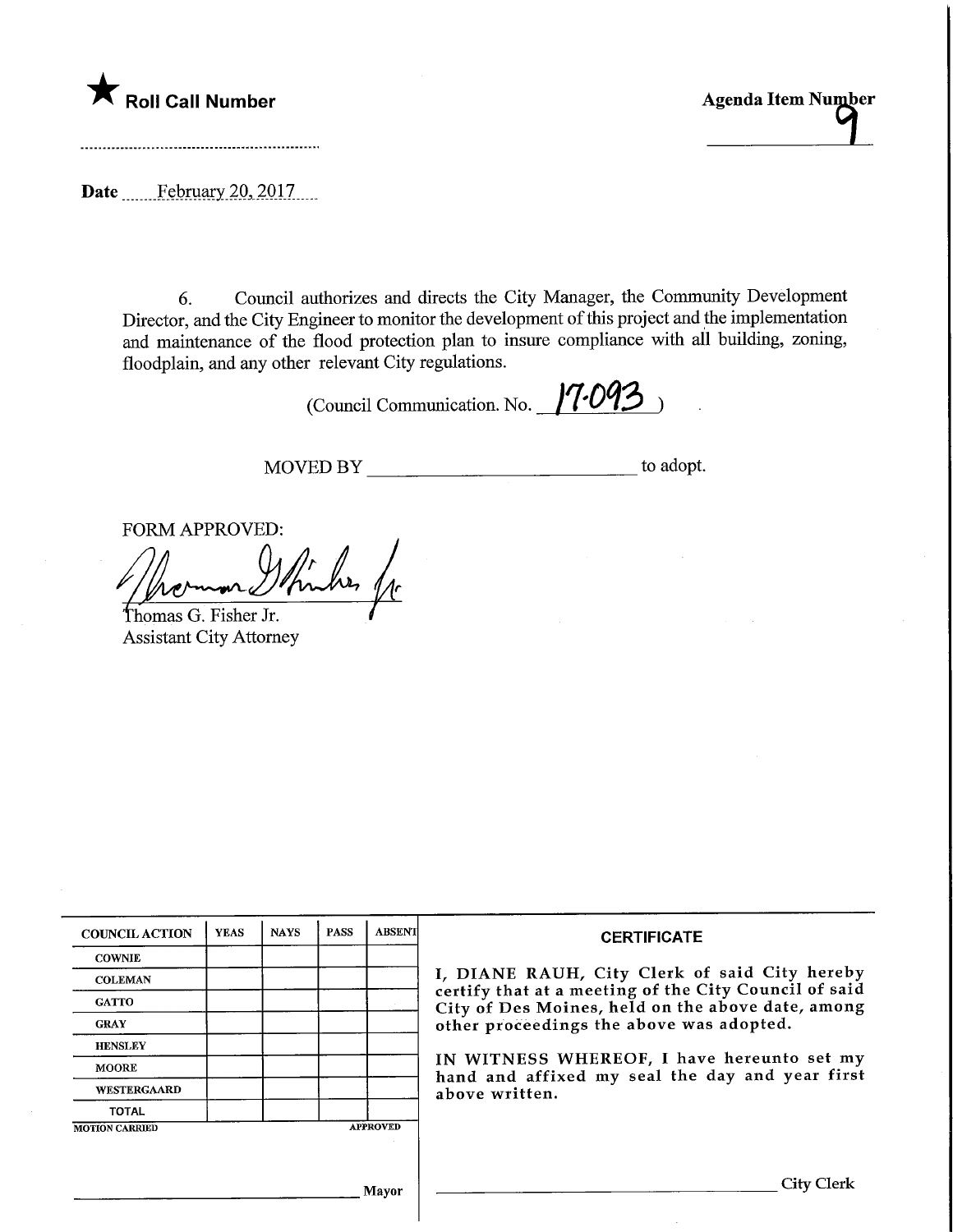

Less Than Trinity, LLC DBA Captain Roy's 1706 Pennsylvania Avenue Des Moines, IA 50316 Royscaptain3@gmail.com (515) 202-0136

February 13,2017

City of Des Moines City Council 400 Robert D Ray Drive Des Moines, IA 50309

RE: Captain Roy's Request for Exception

Dear Mayor Cownie and members of the Des Moines City Council:

Captain Roy's has received a letter from City Engineer Cooksey which states that our application for a Certificate of Compliance with Chapter 50 of the City Code, FLOODPLAIN DEVELOPMENT has been denied due to nonconformance with the requirement to elevate or dry floodproofthe structure that we propose to substantially improve. The structure, located at 1900 Saylor Road, is owned by the City of Des Moines and leased by Less Than Trinity, LLC DBA Captain Roy's.

Please accept this letter as our request for the City Council to grant an exception to Sec. 50-34 (3) of the City Code and allow wet floodproofing measures in lieu of elevating or dry floodproofing the building.

The wet floodproofing measures that we propose are detailed in the attached Wet Floodprooflng Scope of Work dated 01/31/2017. Additionally, we have attached our Flood Emergency Operation Plan dated 11/01/2016 and the Concession Agreement, approved by city council 11/07/2016 for your reference.

Granting an exception to allow wet floodproofing of the structure would allow Captain Roy's to rehabilitate an abandoned building into a vibrant concession stand serving the residents of Des Moines; therefore we believe it would be consistent with Sec. 50-34 (c), which allows for an exception to be granted in furtherance of the public interest.

Respectfully,

Jack Daylorty

Jack Daugherty, Owner Captain Roy's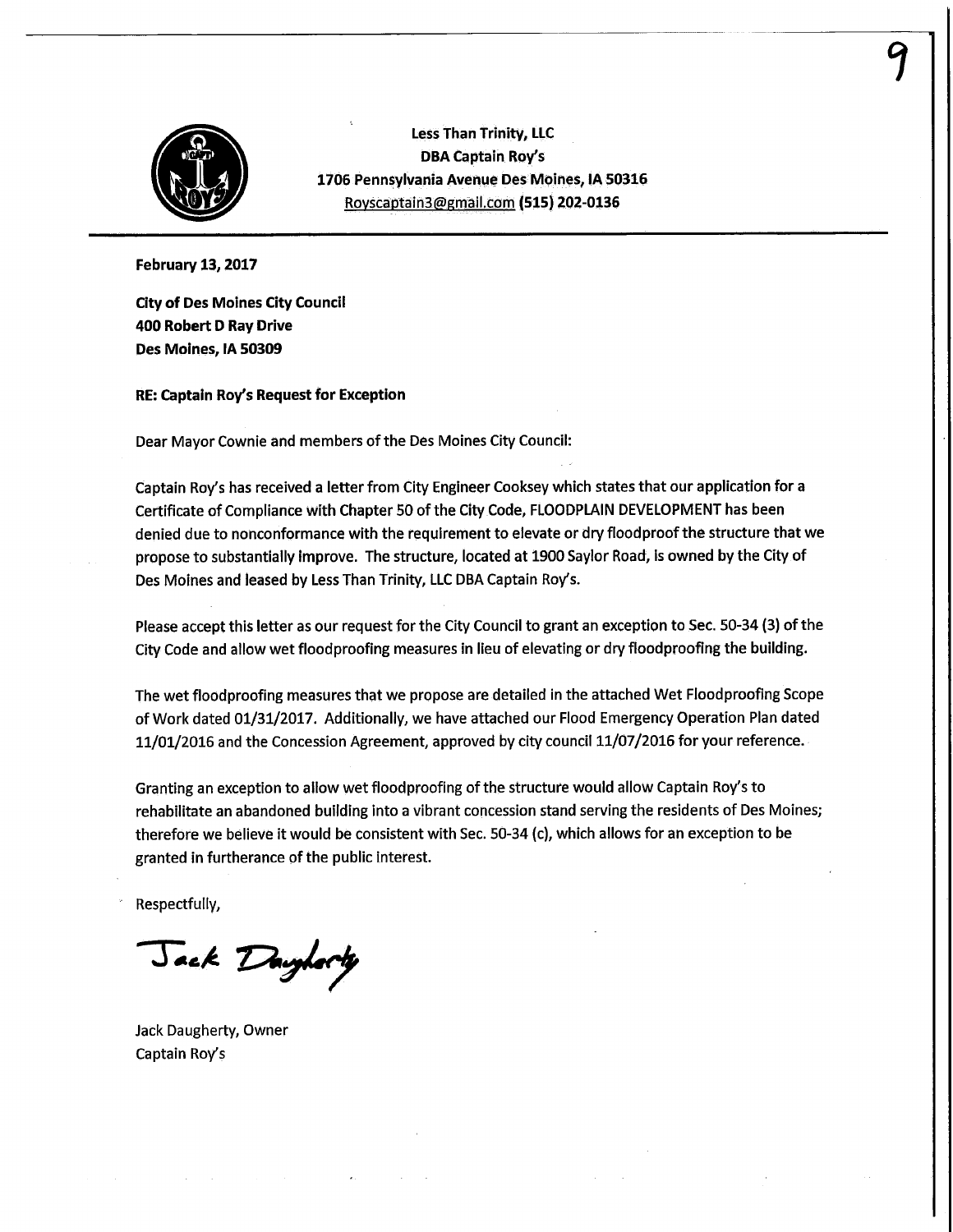

 $\mathbf{T}$ 

February 13,2017

Mr. Jack Daugherty Less Than Trinity, LLC d/b/a. Captain Roy's 1706 Pennsylvania Avenue Des Moines, Iowa 50316

RE: Birdland Concession Utilities City Activity ID 11-2017-008

Dear Mr. Daugherty:

Your application for a Certificate of Compliance with Chapter 50 of the City Code, FLOODPLAW DEVELOPMENT has been denied since it does not conform to the requirement to elevate or dry floodproof substantially improved structures in flood prone areas as per See. 50-34 (3). Furthermore, as detailed in See. 50-35 (c), you may appeal this decision in writing to the City and ask for an exception to Sec. 50-34 (3) of the Code in order to further the public interest.

As I understand, you are proposing significant wet floodproofing measures and have an emergency flood contingency plan. You might briefly allude to those in your letter, in support of your request and attach those documents to the letter. Additionally, your partnership with the Park and Recreation Department should be included.

Sincerely,

Famela Slodeser

Pamela S Cooksey, P.E. City Engineer

ec: Scott E. Sanders, City Manager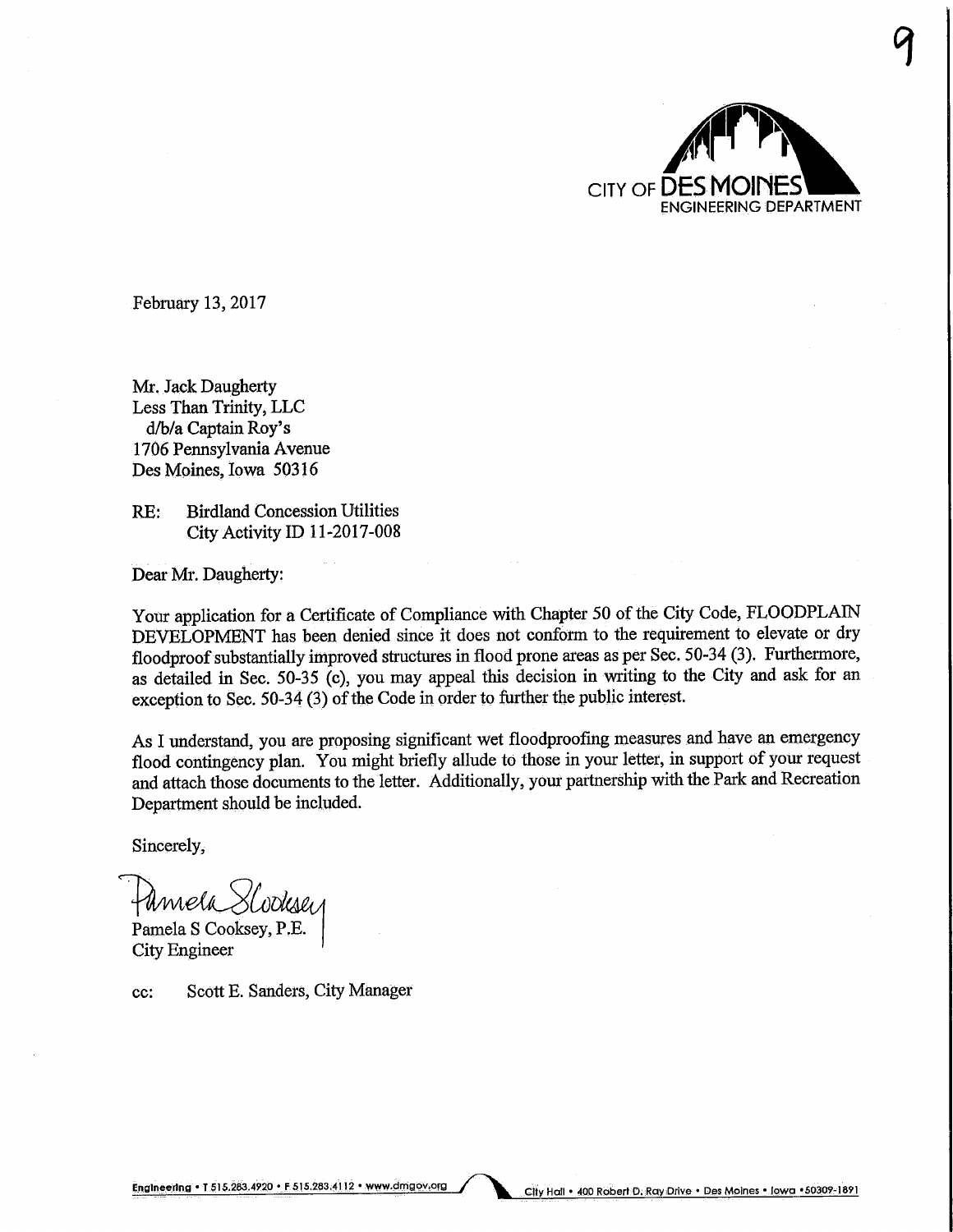

TERRY E. BRANSTAD, GOVERNOR KIM REYNOLDS, LT. GOVERNOR

## Fields of Opportunities  $\begin{array}{cc} \text{STATE OF IOWA} \end{array}$

y

DEPARTMENT OF NATURAL RESOURCES **CHUCK GIPP, DIRECTOR** 

2/3/2017

LESS THAN TRINITY LLC & CITY OF DES MOINES C/0 ANDREW JUDD STANLEY CONSULTANTS 5775 WAYZATA BLVD STE 300 MINNEAPOLIS, MN 55416

Project Description: Proposed Birdland Marina Site Concession and Entertainment Improvement Project Including: 35.9'x48.6' Building Reconstruction Maintaining Existing Footprint, 22.0'x26.0' River Viewing Platform Partial Partially Extended Into River with 3.75' Tall Wood Perimeter Railing/Fence, 5' Wide Wooden Ramp to Top of River Viewing Platform, 6' Tall Wooden Safety Fencing Surrounding Entire Site, 25'(long)x10'(Wide) Converted Pontoon Boat Stage Flood Anchored To Site with Chains to Constructed Concrete Pier Anchor, 5' Wide Wooden Ramp to Top of Stage, Utility Poles for Speakers and Lighting Elevated Above MPL, At-Grade Parking Pavement, and At-Grade Sidewalks Pavement; (Des Moines River)

Project Location(s): County: Polk, QTR-QTR: SE, Quarter: NW, Section: 35, Township: T79N, Range: R24W, Iowa, Within the Incorporated Limits of the City of Des Moines. Iowa DNR Work Record Number: 84148

Dear Mr. Judd:

This letter is in response to your Flood Plain Development Permit application on behalf of the City of Des Moines & Less Than Trinity LLC concerning the above referenced project. This submittal included a site plan from ERG signed on Feb.2,2017, and this no-rise certification review is based upon that exhibit and modeling submitted with that exhibit.

The project is in the Floodway and Floodway Fringe of the Des Moines River, as shown in the Floodway Mapping covering this area published by the Federal Emergency Management Agency (FEMA). The City of Des Moines has a flood plain management ordinance that is approved by this Department. The approval of the ordinance empowers the City to review and permit certain types of'flood plain development in lieu of this Department. If you have not yet done so, please contact Charles Lepak, City of Des Moines Flood Plain Manager at 515-283-4095 for assistance on applying for the local flood plain permit.

Due to the delegation of the site plan review and permitting to the City, the Iowa DNR did not review this project. However, the City did make a technical assistance request for a review of the no-rise certification modeling. The Iowa DNR has completed their review of the submitted plans and modeling, and determined that the Iowa DNR check modeling shows the proposed improvements cause less than 0.01 feet of rise to the Q100 water surface profile.

No land or water under the jurisdiction of the State of Iowa is involved in the project area; therefore, a sovereign lands construction permit pursuant to Chapter 461A of the Iowa Code will not be required for this project.

> 502 EAST 9th STREET / DES MOINES, IOWA 50319-0034 PHONE 515-725-8200 FAX 515-725-8202 wyvw.iowadnr.gov